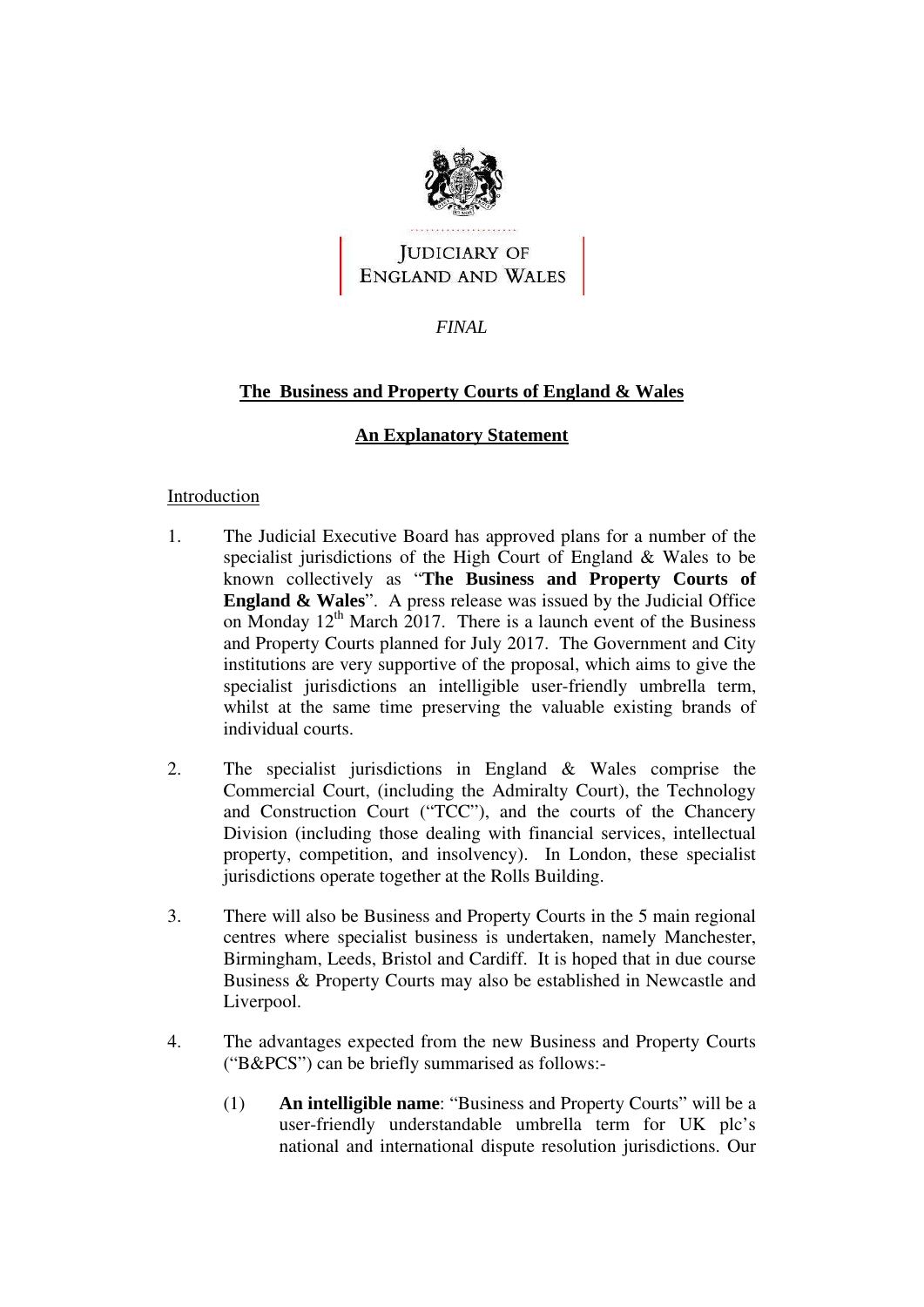legal services providers will be able to convey to international and domestic clients an all-encompassing picture of the courts' offering. The B&PCs will continue to offer the best court-based dispute resolution service in the world, served by a top class independent specialist judiciary.

- (2) **Regional B&PCs joined up with London**: The B&PCs will be a single umbrella for business specialist courts across England and Wales. There will be a super-highway between the B&PCs at the Rolls Building and those in the regions to ensure that international businesses and domestic enterprises are equally supported in the resolution of their disputes.
- (3) **Flexible cross deployment of judges**: The B&PCs will facilitate the flexible cross-deployment of judges with suitable expertise and experience to sit in business and property cases across the courts.
- (4) **Familiar procedures**: The B&PCs will build on the reputation and standing of the Commercial Court, the TCC and the courts of the Chancery Division, while allowing for the familiar procedures and practices of those jurisdictions to be retained.

The practical consequences of the introduction of the B&PCs

- 5. Users will notice one immediate change. When they seek to issue proceedings electronically, they will be greeted to the Business and Property Courts of England and Wales, and will then be asked to say to which Court or List they wish the case assigned. The primary choices will be:-
	- (1) Commercial Court (QBD)
	- (2) Admiralty Court (QBD)
	- (3) Commercial Circuit Court (QBD)
	- (4) Technology & Construction Court (QBD)
	- (5) Financial List (ChD/QBD Commercial Court)
	- (6) Business List (ChD)
	- (7) Company & Insolvency List (ChD)
	- (8) Intellectual Property List (ChD)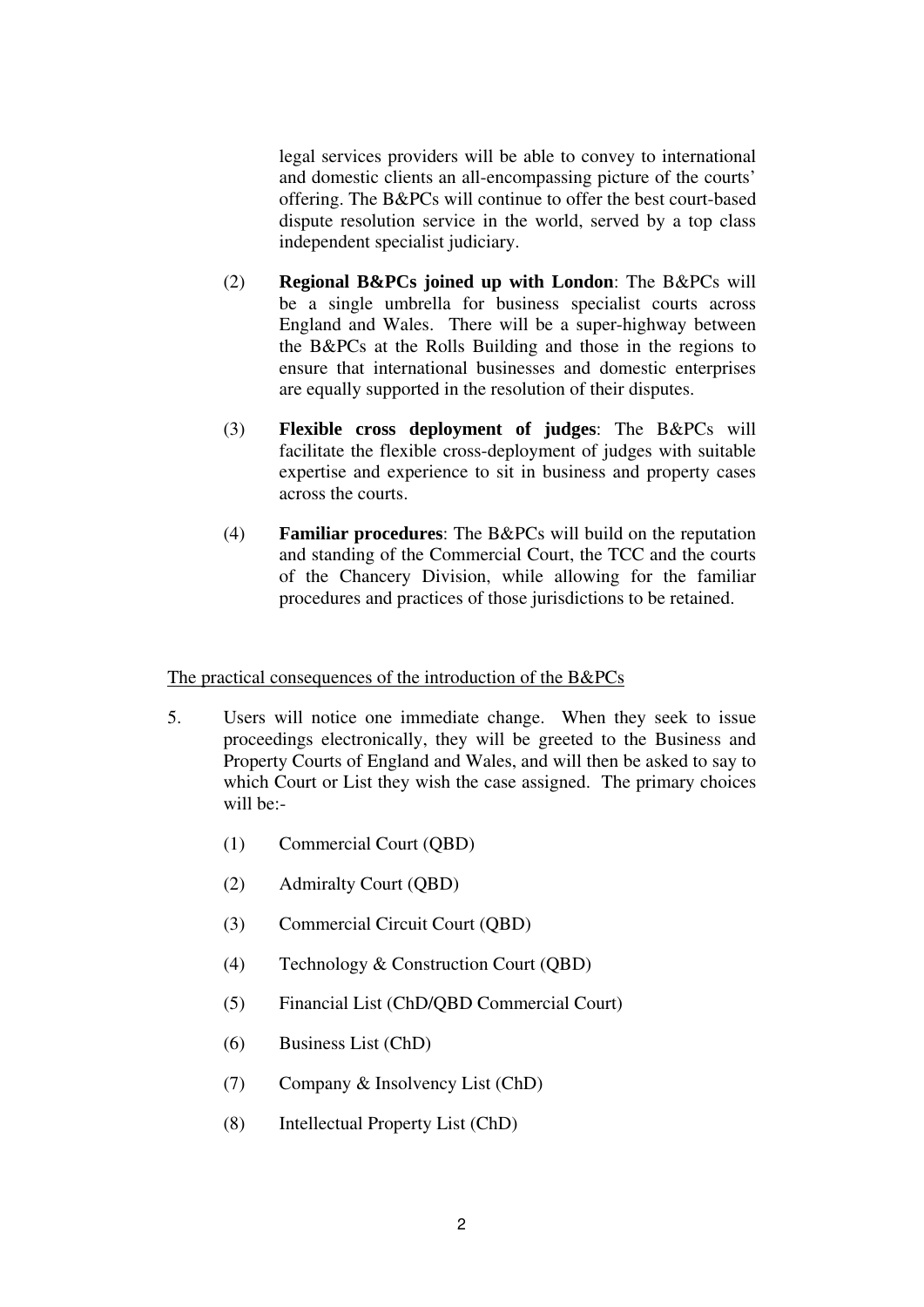- (9) Trusts & Probate List (ChD)
- (10) Competition List (ChD)
- (11) Revenue List (ChD)
- 6. The Intellectual Property List will include the Patents Court and IPEC, and will also take trademark and other IP focused cases. The Companies and Insolvency List will include the Companies Court. The Business List (ChD) will include all the cases that are now issued in the Chancery Division including real property cases, pensions cases, financial services cases (outside the Financial List criteria), and regulatory cases. The system of issue will ensure users will enjoy their current freedom of choice between, for example, the Commercial Court and the Business List (ChD).
- 7. Having identified the list in which they wish to issue proceedings, users will then be asked to identify in which centre they wish to issue the proceedings: the choice will in almost all cases be between London, Manchester, Birmingham, Bristol, Leeds, and Cardiff.
- 8. The B&PCs are expected to develop as time goes on both in terms of regions and procedure. For example, it is hoped that Newcastle and Liverpool will be added in due course. In addition, electronic issuing will, it is hoped, be added in the regions by early 2018. Common IT is in the course of being commissioned.
- 9. Specialist County Court cases that fall within the B&PCs ambit will be heard in a re-designated "Business and Property Courts List" in place of what is now the "Chancery Business List".
- International External Conductor of the "Mercantile Court" will become the "Commercial Circuit Court".<br>Title for the Action<br>Actions will be titled in the High Court as follows:-<br>IN THE HIGH COURT OF JUSTICE 10. Mercantile judges are to be renamed "Commercial Circuit judges", and the "Mercantile Court" will become the "Commercial Circuit Court".

#### The Title for the Action

11. Actions will be titled in the High Court as follows:-

**IN THE HIGH COURT OF JUSTICE BUSINESS AND PROPERTY COURTS OF ENGLAND AND WALES COMMERCIAL COURT (QBD)**  or

**IN THE HIGH COURT OF JUSTICE BUSINESS AND PROPERTY COURTS IN MANCHESTER BUSINESS LIST (ChD)**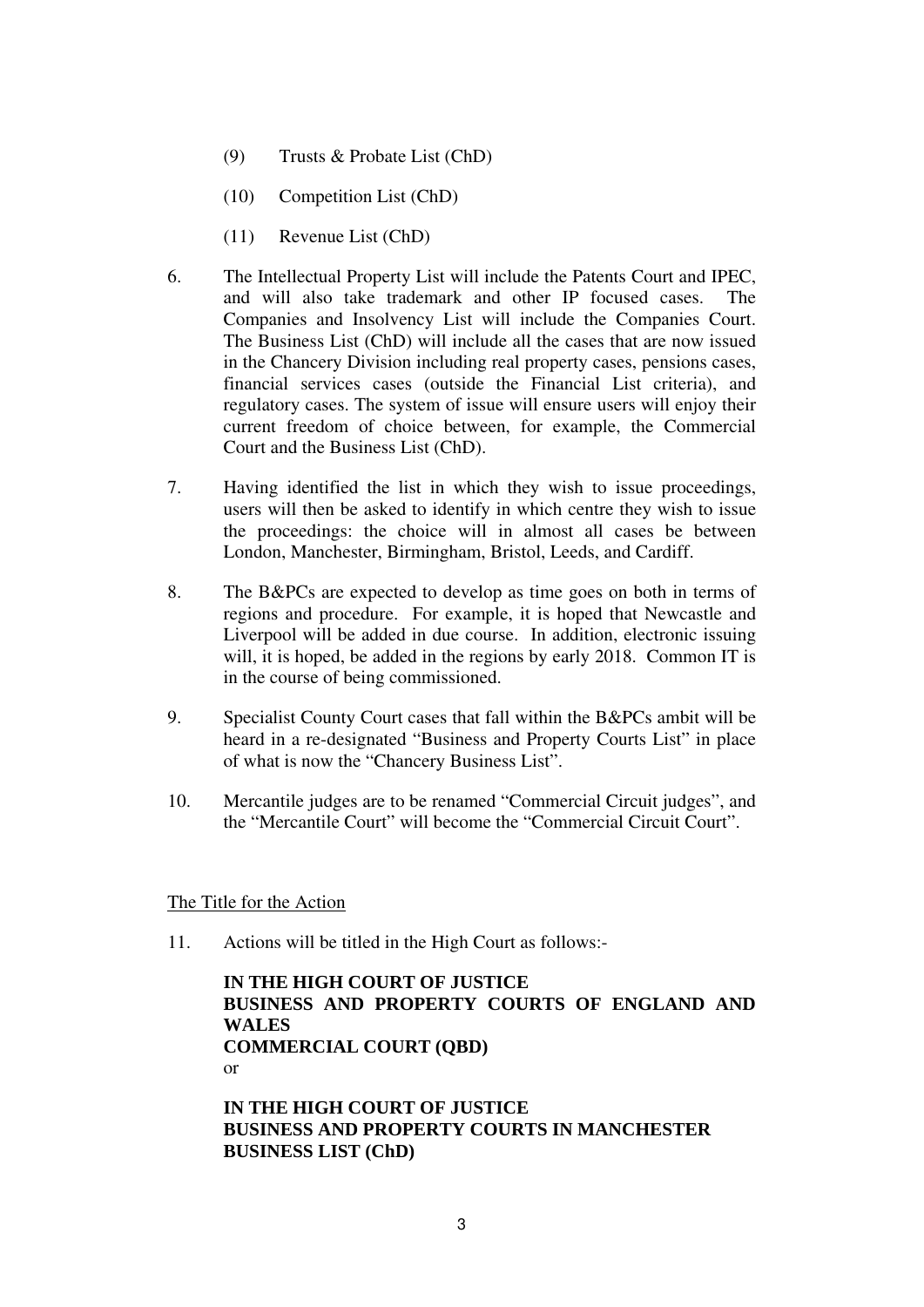# Actions will be titled in the County Court as follows **IN THE COUNTY COURT AT LIVERPOOL BUSINESS AND PROPERTY COURTS LIST**

### What does cross-deployment mean for the B&PCs?

12. As is the case now, Chancery judges will sit in all Chancery lists (apart from IPEC and the Patents Court in which only designated judges sit), designated Commercial judges will sit in the Commercial and Admiralty Courts, and designated TCC judges will sit in the Technology & Construction Court. But over time, there may be greater flexibility in some of the courts and lists in order to make use of specially qualified judges outside these specialist courts.

#### How will the regions benefit from the introduction of the B&PCs?

- 13. Lord Justice Briggs' reports have consistently recommended, and the Judicial Executive Board has accepted, that no case should be too big to be tried outside London. We should be able to provide an integrated Business & Property Courts structure across England & Wales. The aim is to achieve a critical mass of specialist judges sitting in each of the Business & Property regional centres so that all classes of case can be managed and tried in those regions. At the moment, many such cases migrate to the Rolls Building for a multitude of inadequate reasons. Once there, they are often tried by a section 9 circuit judge from the region whence the case originated. It should become easier to transfer regional cases back to the regions for management and trial.
- 14. Waiting times are considerably less in the regional centres than they are at the Rolls Building. In all the Business & Property Courts and Lists, a High Court judge can be provided to try an appropriate case outside London.

What will the Business & Property Courts mean to the national and international business community?